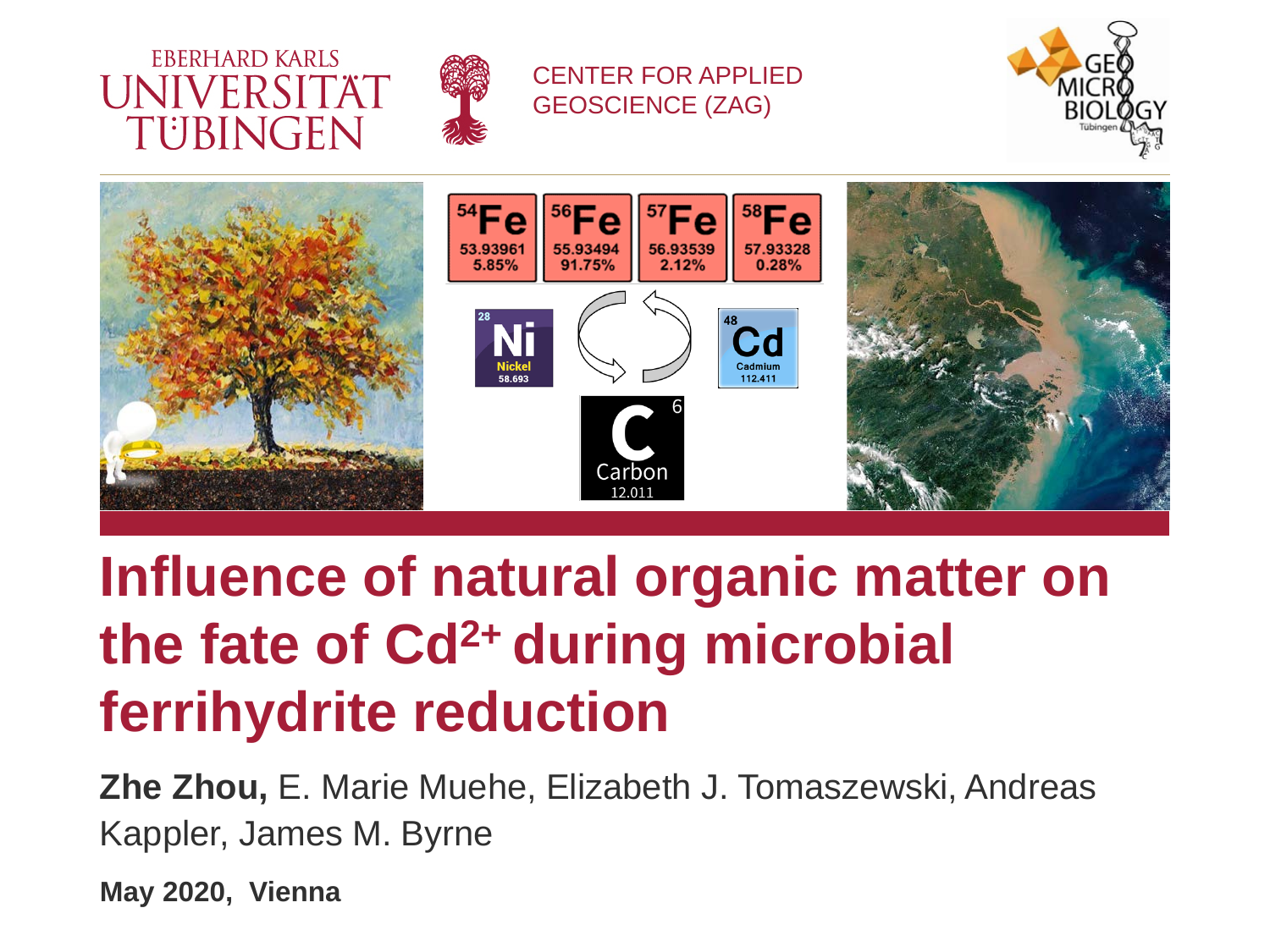### **Dissimilatory Fe(III) reduction**

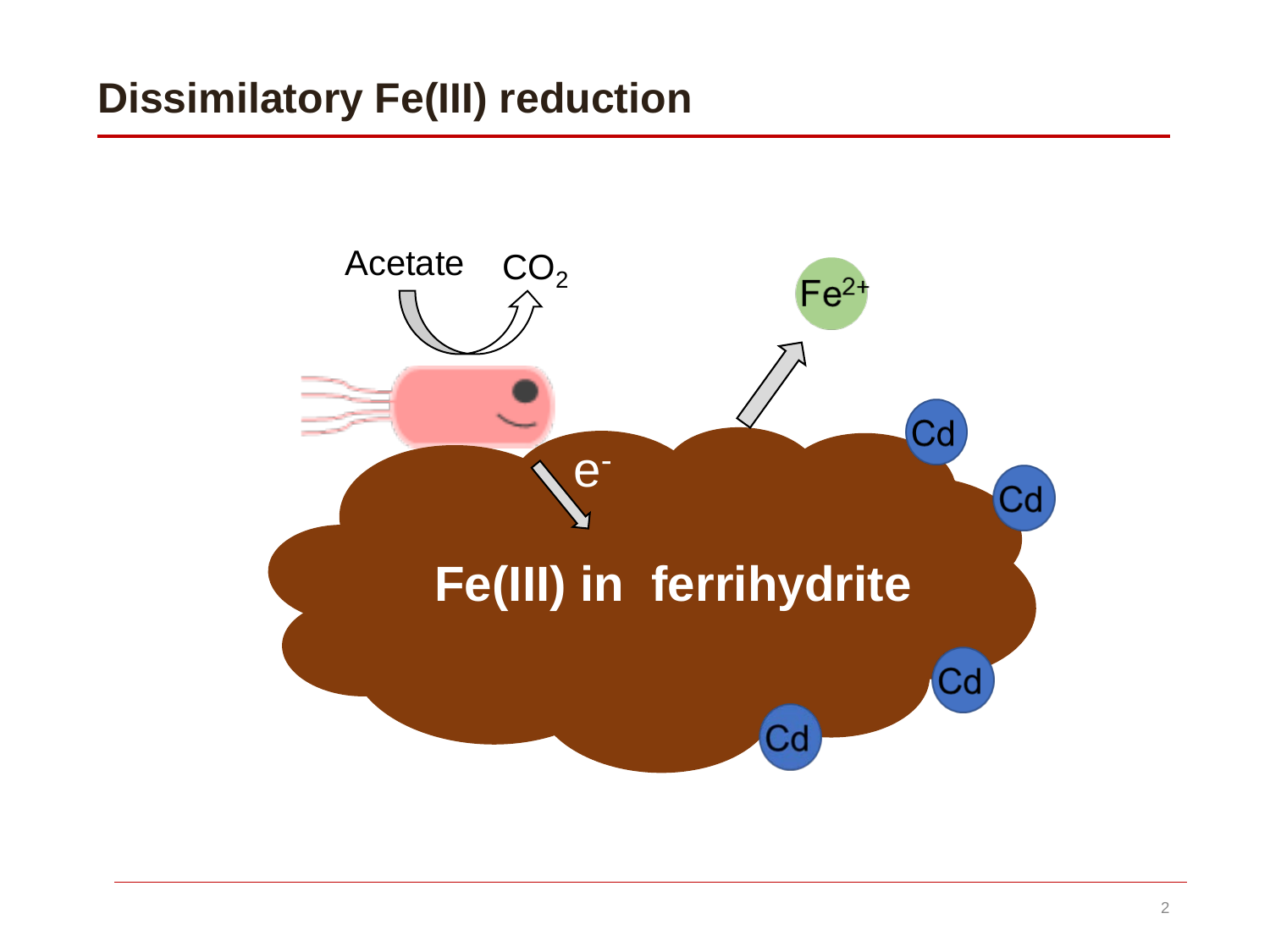#### **Associated Cd was first mobilized and re-immobilized during microbial Fe(III) reduction**

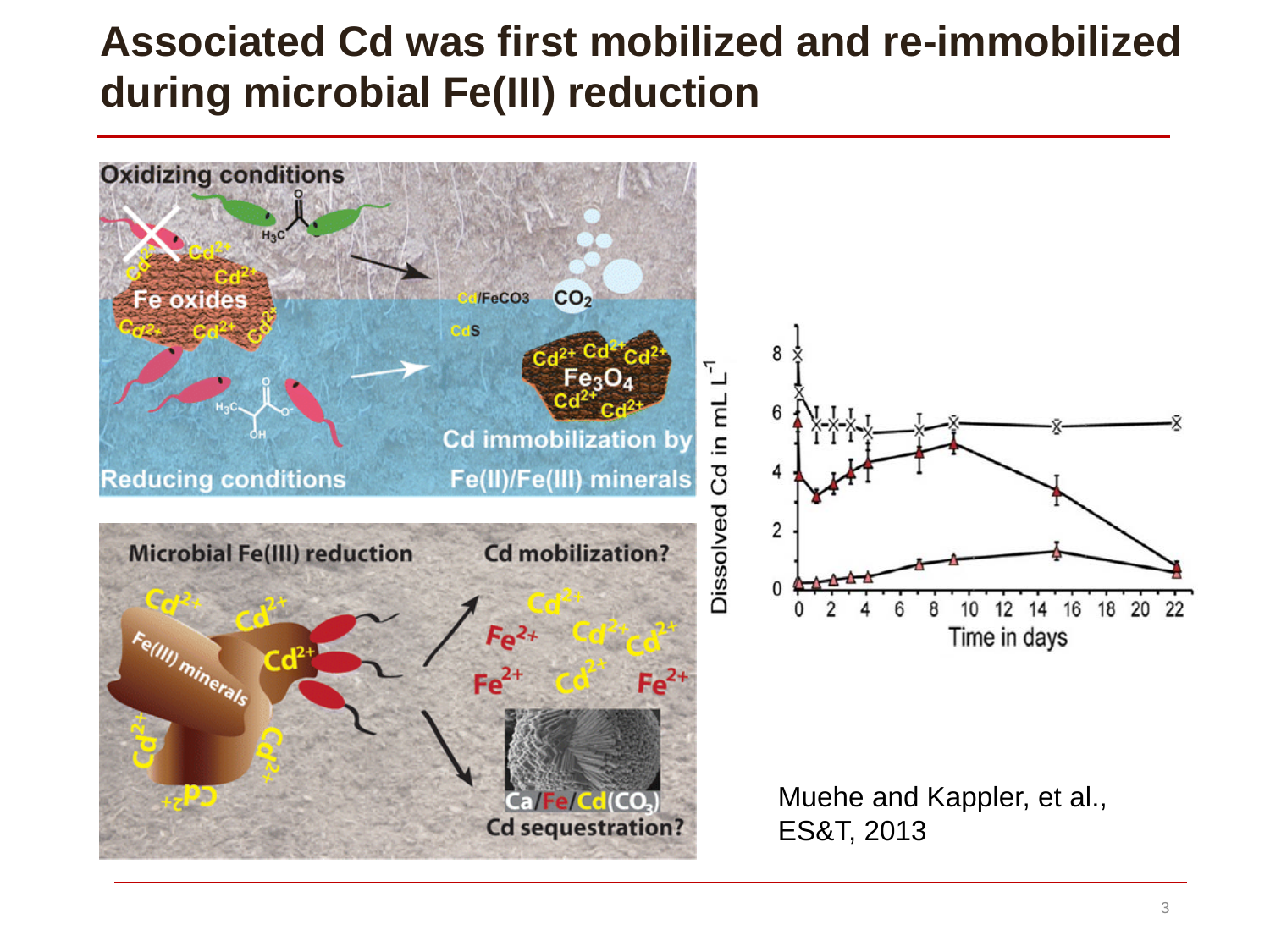#### **What is the effect of NOM on Cd fate during microbial Fh reduction?**

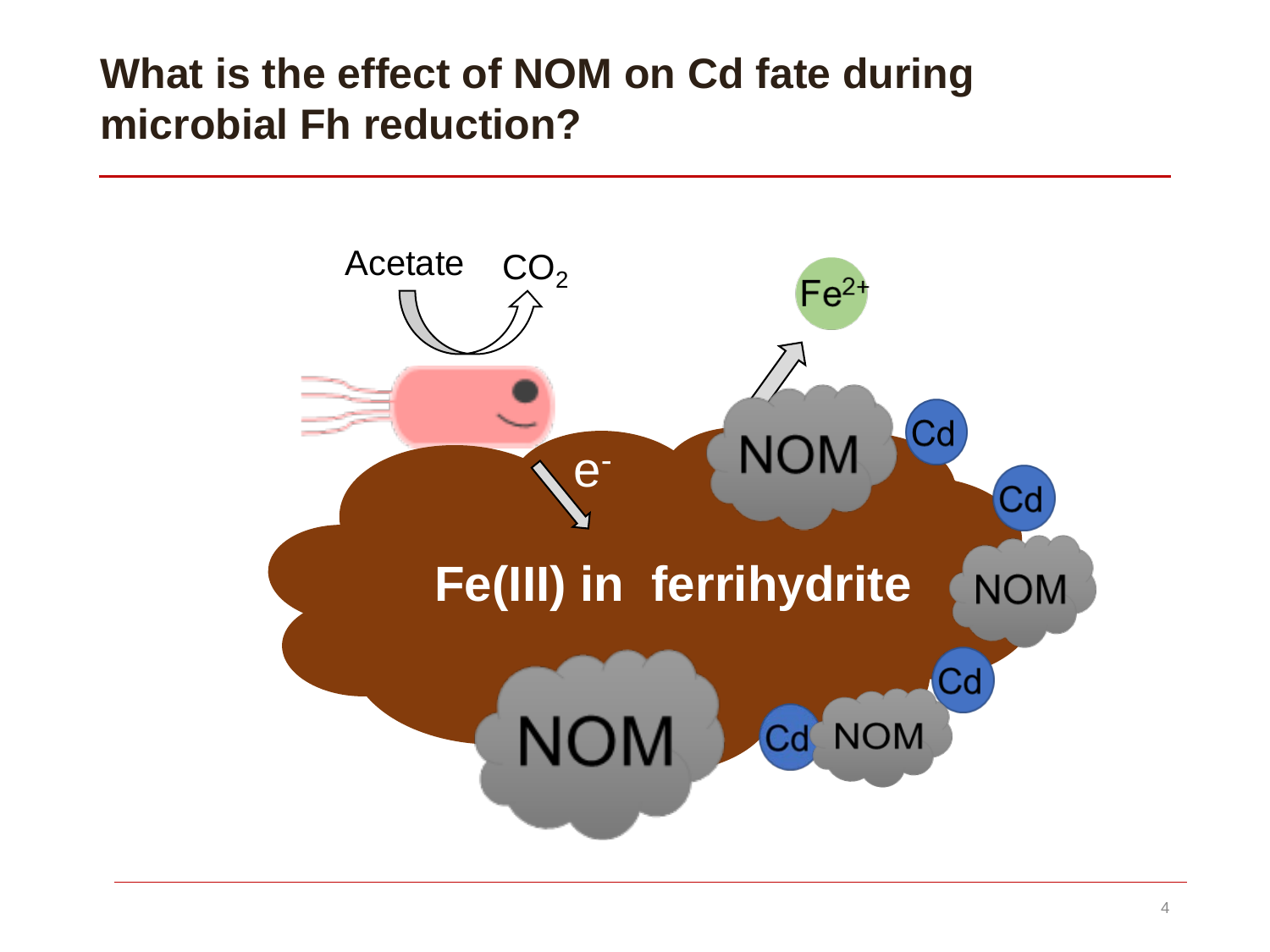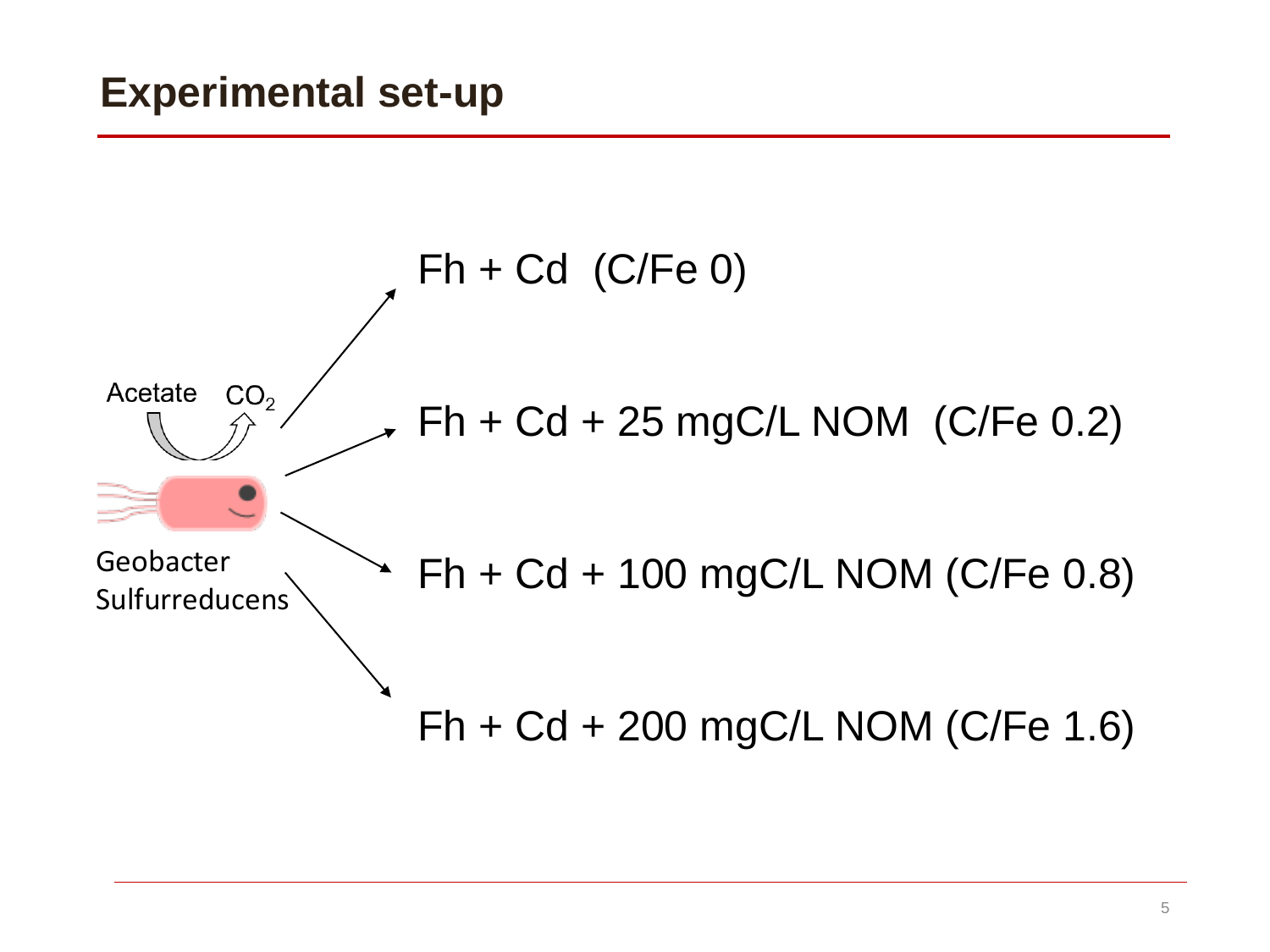I. Microbial Fe(III) reduction.

II. Fe minerology change (XRD, SEM and Mössbauer spectroscopy).

III. Cd fate during microbial reduction (acid extraction and EXAFS).

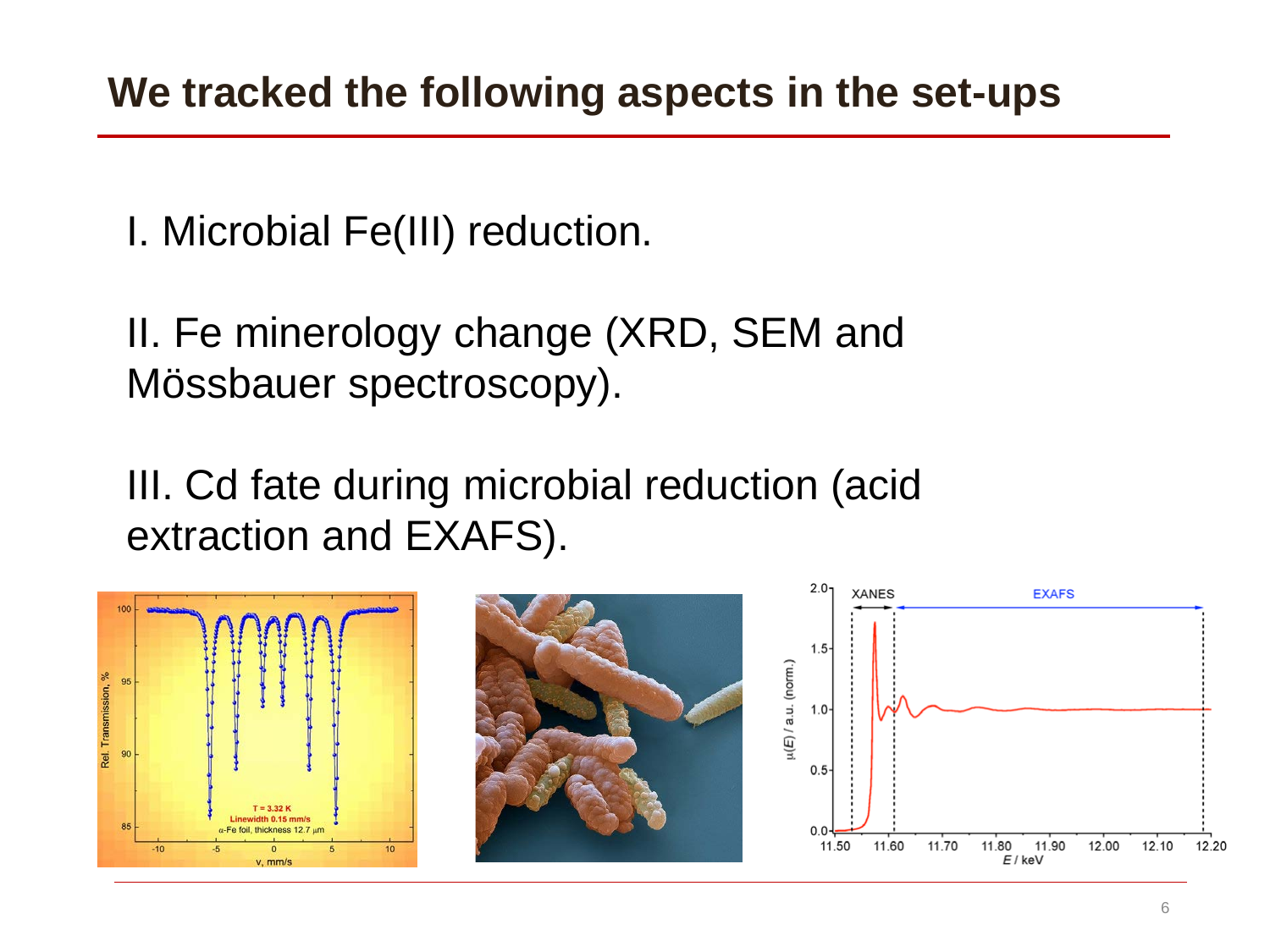Data is not shown as it has not been published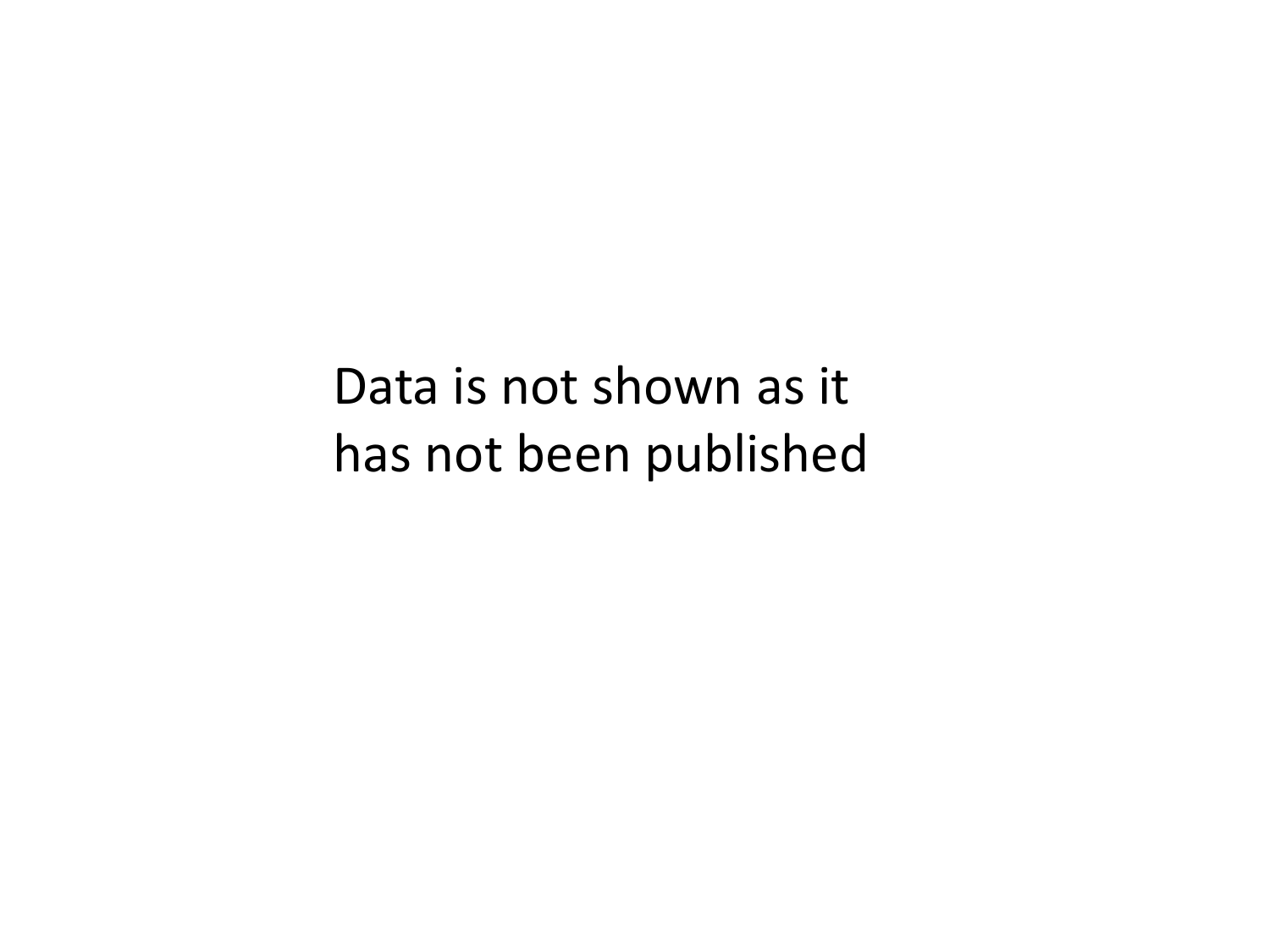#### **Main take home message**

**1.** NOM enhanced the extent and rate of microbial Cd-ferrihydrite reduction.

**2.** Ferrihydrite transformation was inhibited at high C/Fe ratios even though high percent of Fe(III) was reduced.

**3.** Less pre-adsorbed Cd was released into solution during microbial reduction with the increasing of C/Fe ratios.

**4.** At high C/Fe ratios, the percent of Cd-ferrihydrite association decreased after microbial reduction, indicates Cd redistribute in the solid phase.

**5.** NOM can benefit the stability of Cd associated with ferrihydrite under reducing condition by inhibiting ferrihydrite transformation and directly bonding Cd.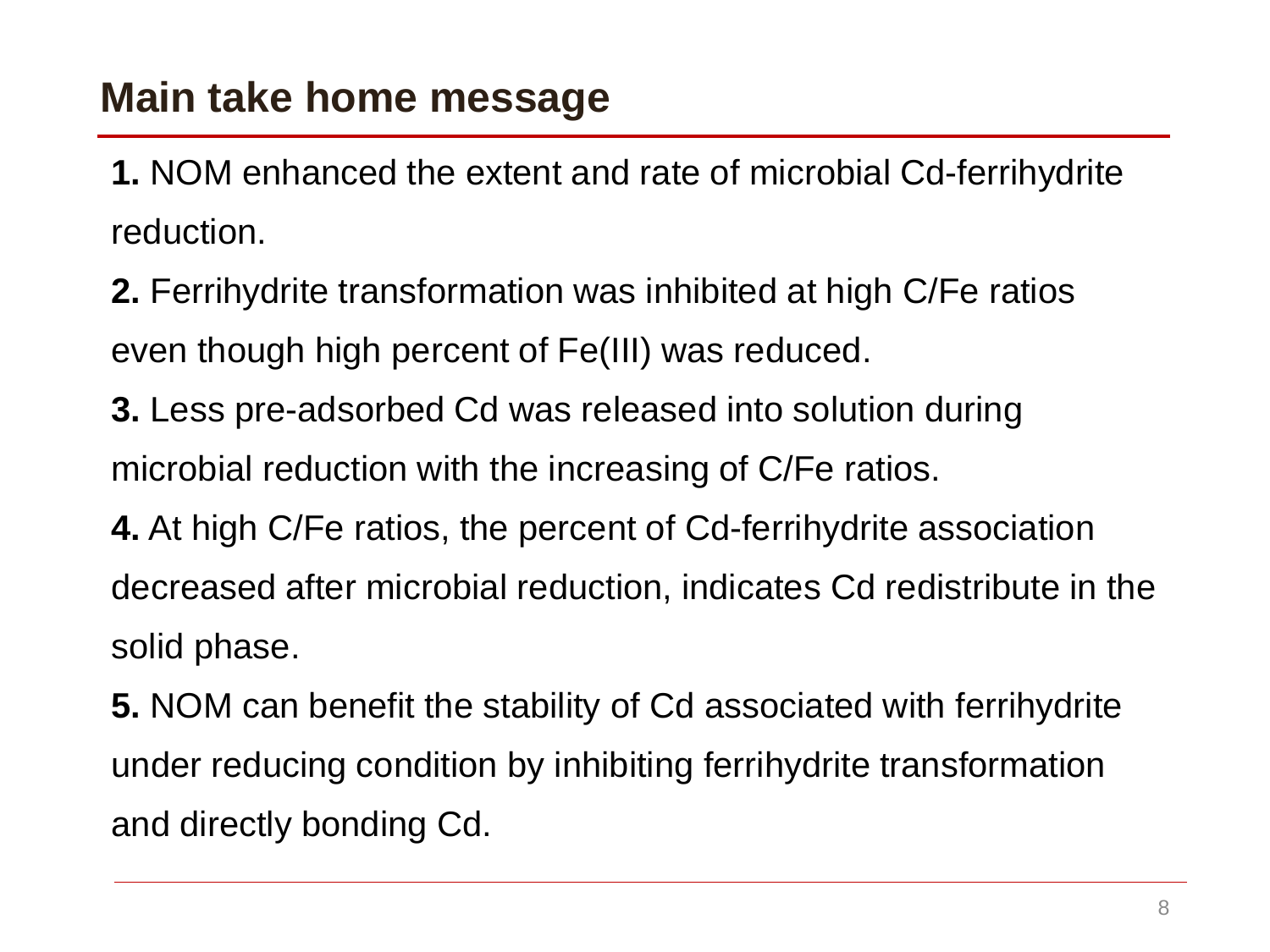#### **Graphic abstract**